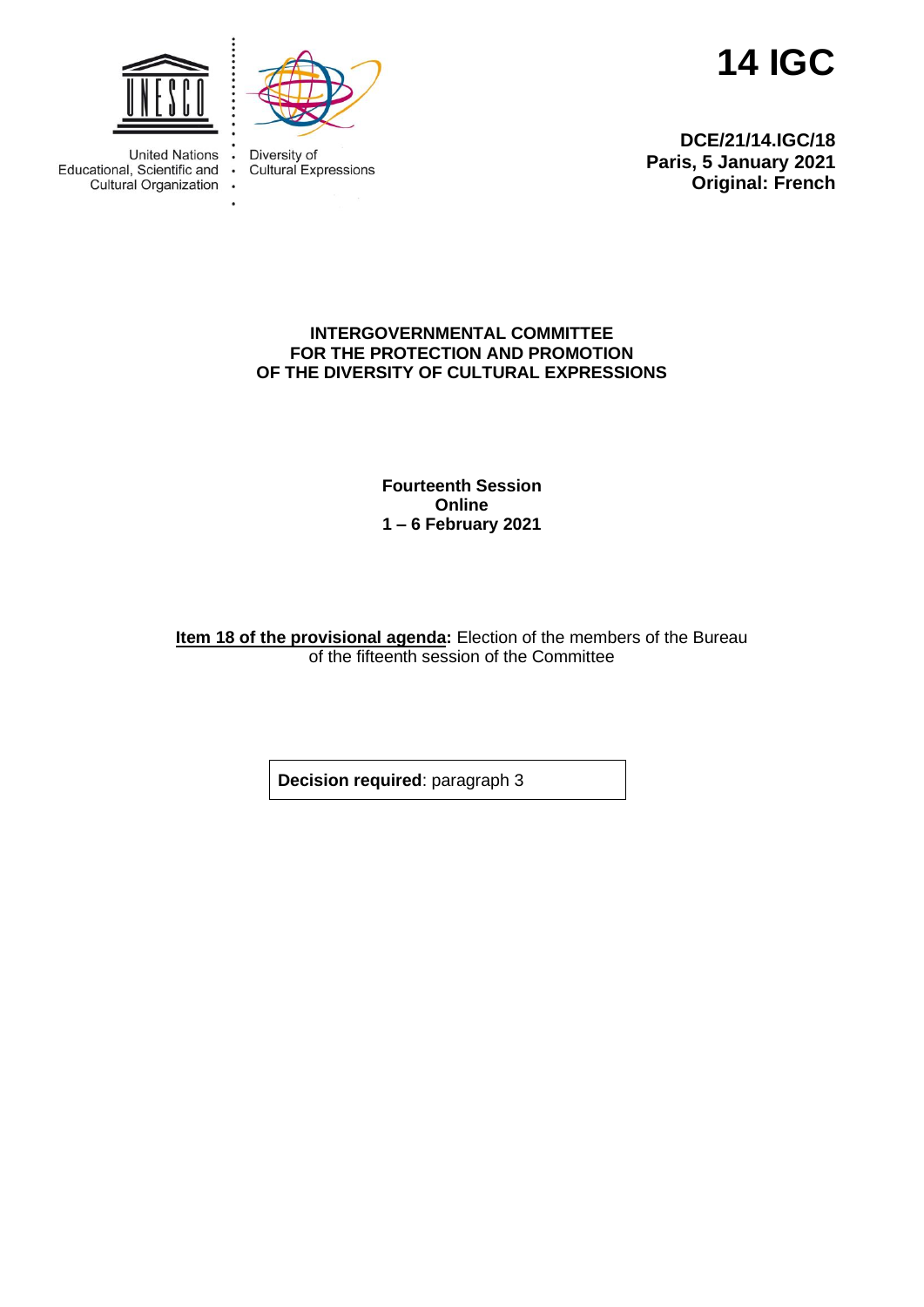- 1. As provided for by the Rules of Procedure (Rule 12.1) adopted by the Intergovernmental Committee for the Protection and Promotion of the Diversity of Cultural Expressions (hereinafter "the Committee") at its first ordinary session and approved by the Conference of Parties at its second session, the Committee, at the end of each ordinary session, shall elect the members of the Bureau whose term of office shall continue until the end of the next ordinary session.
- 2. For information, the members of past bureaus (2007-2021) are indicated in Annex.
- 3. The Committee may wish to adopt the following decision:

## **DRAFT DECISION 14.IGC 18**

*The Committee,*

- *1. Elects \* \* \* (Name/Member State) as Chairperson of the Committee,*
- *2. Elects \* \* \* (Name/Member State) as Rapporteur of the Committee,*
- *3. Elects \* \* \* (Member State), \* \* \* (Member State), \* \* \* (Member State) and \* \* \* (Member State) as Vice-Chairpersons of the Committee.*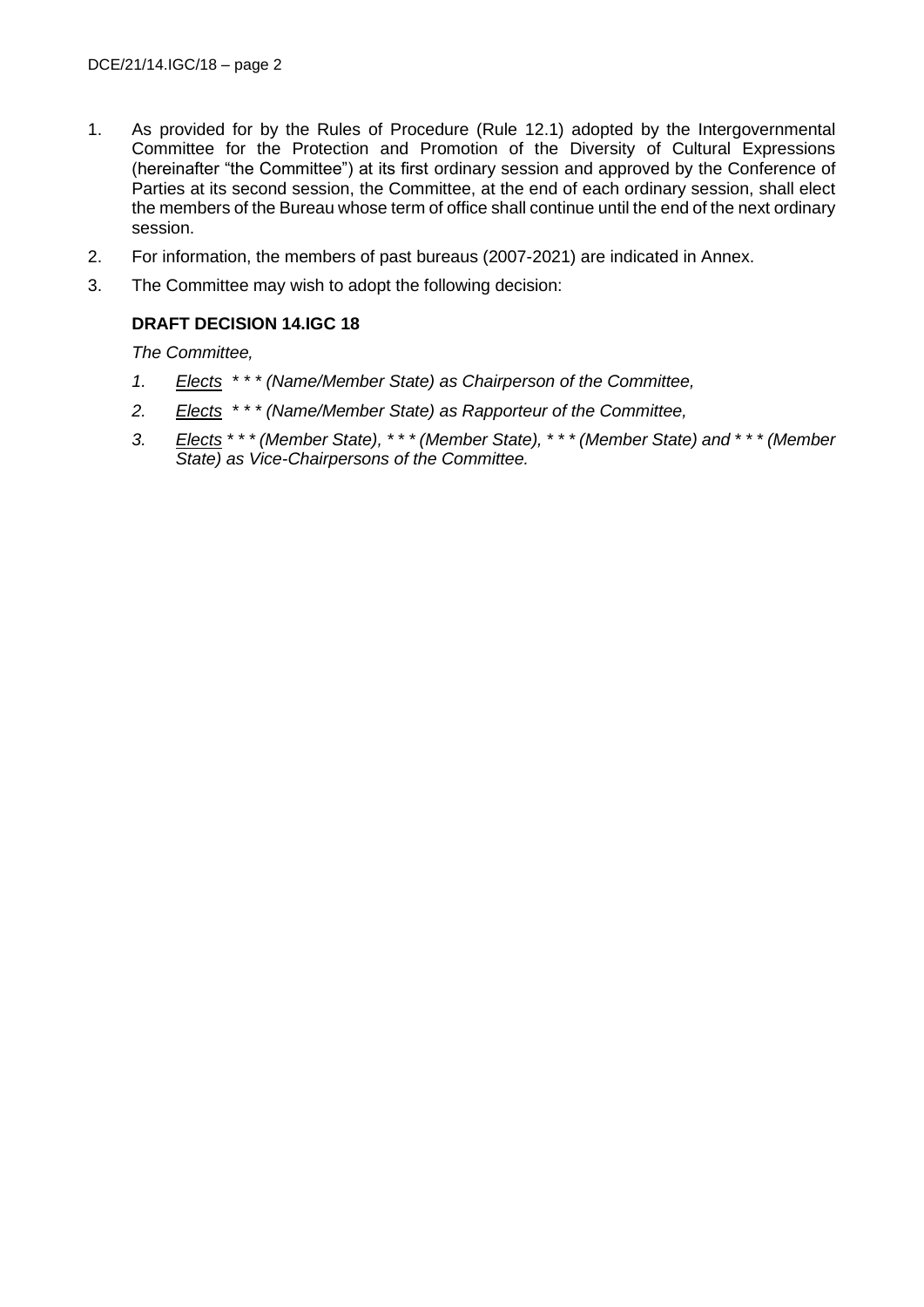## **ANNEX**

## **Members of past Bureaux (2007-2021)**

| <b>Sessions</b>                                         | <b>Members</b>                                                | <b>Dates</b>        |
|---------------------------------------------------------|---------------------------------------------------------------|---------------------|
| <b>First Ordinary Session</b><br>Ottawa (Canada)        | Chairperson: Gilbert Laurin (Canada)                          | 10-13 December 2007 |
|                                                         | Rapporteur: Antonio Otavio Sa Ricarte<br>(Brazil)             |                     |
|                                                         | Vice-Chairpersons: India, Lithuania, South<br>Africa, Tunisia |                     |
| <b>First Extraordinary</b><br>Session<br>Paris (France) | Chairperson: Gilbert Laurin (Canada)                          | 24-27 June 2008     |
|                                                         | Rapporteur: Antonio Otavio Sa Ricarte<br>(Brazil)             |                     |
|                                                         | Vice-Chairpersons: India, Lithuania, South<br>Africa, Tunisia |                     |
| <b>Second Ordinary</b><br>Session<br>Paris (France)     | Chairperson: Gilbert Laurin (Canada)                          |                     |
|                                                         | Rapporteur: Antonio Otavio Sa Ricarte<br>(Brazil)             | 8-12 December 2008  |
|                                                         | Vice-Chairpersons: India, Lithuania, South<br>Africa, Tunisia |                     |
| Second Extraordinary<br><b>Session Paris (France)</b>   | Chairperson: Vera Lacœuilhe (Saint Lucia)                     |                     |
|                                                         | Rapporteur: Mouhamed Konaté (Senegal)                         | 23-25 March 2009    |
|                                                         | Vice-Chairpersons: Croatia, India,<br>Luxembourg, Oman        |                     |
| <b>Third Session</b><br>Paris (France)                  | Chairperson: Vera Lacœuilhe (Saint Lucia)                     |                     |
|                                                         | Rapporteur: Mouhamed Konaté (Senegal)                         | 7-9 December 2009   |
|                                                         | Vice-Chairpersons: Croatia, India,<br>Luxembourg, Oman        |                     |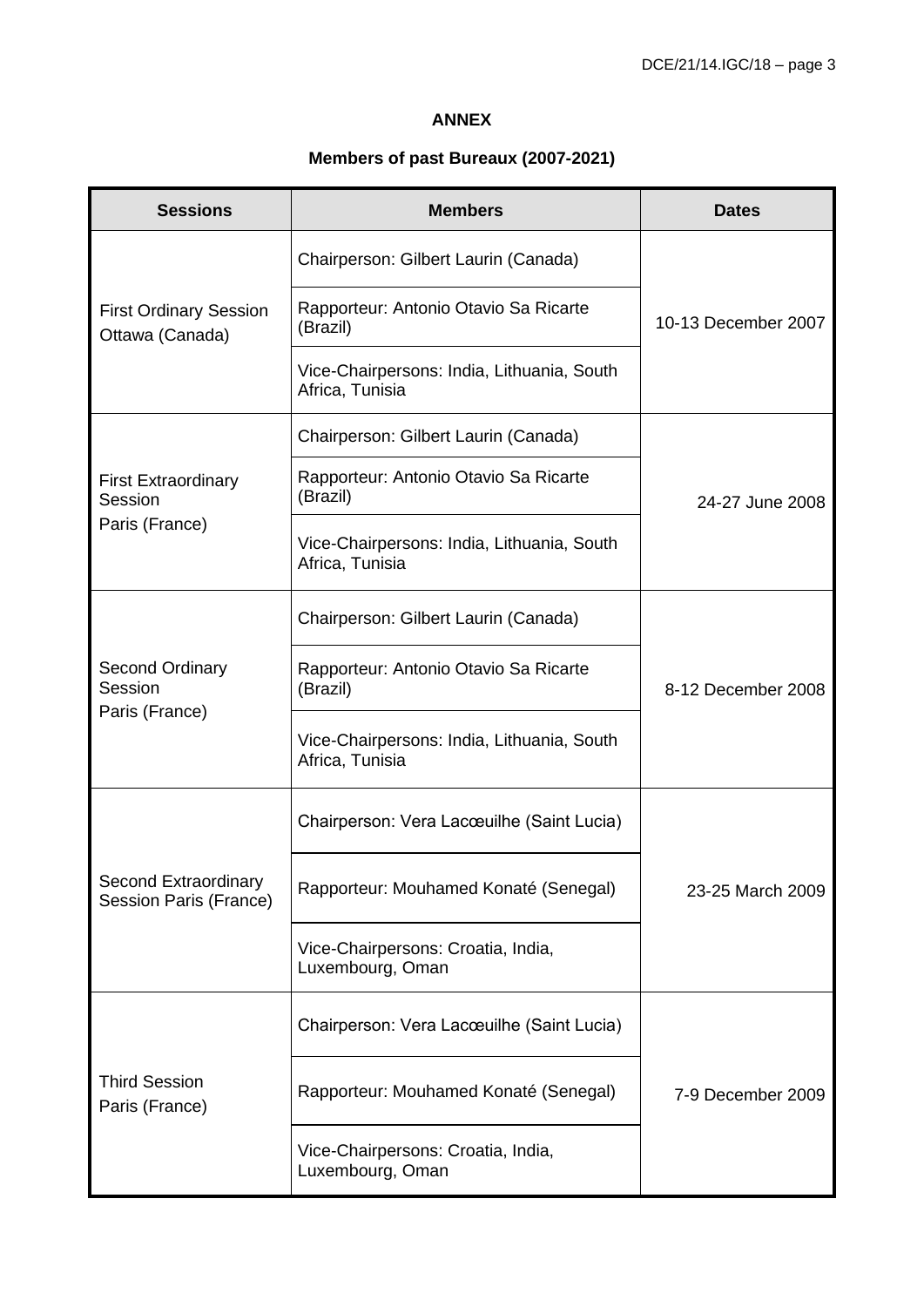| <b>Fourth Session</b><br>Paris (France)  | Chairperson: Nina Obuljen (Croatia)                                                        |                                  |
|------------------------------------------|--------------------------------------------------------------------------------------------|----------------------------------|
|                                          | Rapporteur: Zaid Hamzeh (Jordan)                                                           | 29 November -<br>3 December 2010 |
|                                          | Vice-Chairpersons: China, France, Kenya,<br>Mexico                                         |                                  |
| <b>Fifth Session</b><br>Paris (France)   | Chairperson: Zhi Yang (China)                                                              | 5-7 December 2011                |
|                                          | Rapporteur: Dominique Levasseur (Canada)                                                   |                                  |
|                                          | Vice-Chairpersons: Brazil, Bulgaria,<br>Cameroon, Tunisia                                  |                                  |
| <b>Sixth Session</b><br>Paris (France)   | Chairperson: Rodolphe Imhoof (Switzerland)                                                 |                                  |
|                                          | Rapporteur: Artashes Arakelyan (Armenia)                                                   | 10-14 December 2012              |
|                                          | Vice-Chairpersons: Brazil, Lao People's<br>Democratic Republic, Switzerland, Tunisia       |                                  |
| <b>Seventh Session</b><br>Paris (France) | Chairperson: Arev Samuelyan (Armenia)                                                      |                                  |
|                                          | Rapporteur: Nicolas Mathieu (Switzerland)                                                  | 10-13 December 2013              |
|                                          | Vice-Chairpersons: Congo, Kuwait, Saint<br>Vincent and the Grenadines, Sweden, Viet<br>Nam |                                  |
| <b>Eighth Session</b><br>Paris (France)  | Chairperson: Jean-Marie Adoua (Congo)                                                      |                                  |
|                                          | Rapporteur: Laure Rabarison (Madagascar)                                                   | 9-11 December 2014               |
|                                          | Vice-Chairpersons: Austria, Lithuania, Saint<br>Lucia, United Arab Emirates, Viet Nam      |                                  |
| <b>Ninth Session</b><br>Paris (France)   | Chairperson: Arunas Gelunas (Lithuania)                                                    |                                  |
|                                          | Rapporteur: Mariella Crosta (Uruguay)                                                      | 14-16 December 2015              |
|                                          | Vice-Chairpersons: Australia, Ethiopia,<br>Lithuania and Tunisia                           |                                  |
| <b>Tenth Session</b><br>Paris (France)   | Chairperson: Stephen Arnott (Australia)                                                    |                                  |
|                                          | Rapporteur: Jana Knazkova (Slovakia)                                                       | 12-15 December 2016              |
|                                          | Vice-Chairpersons: Brazil, France, Morocco<br>and Nigeria                                  |                                  |